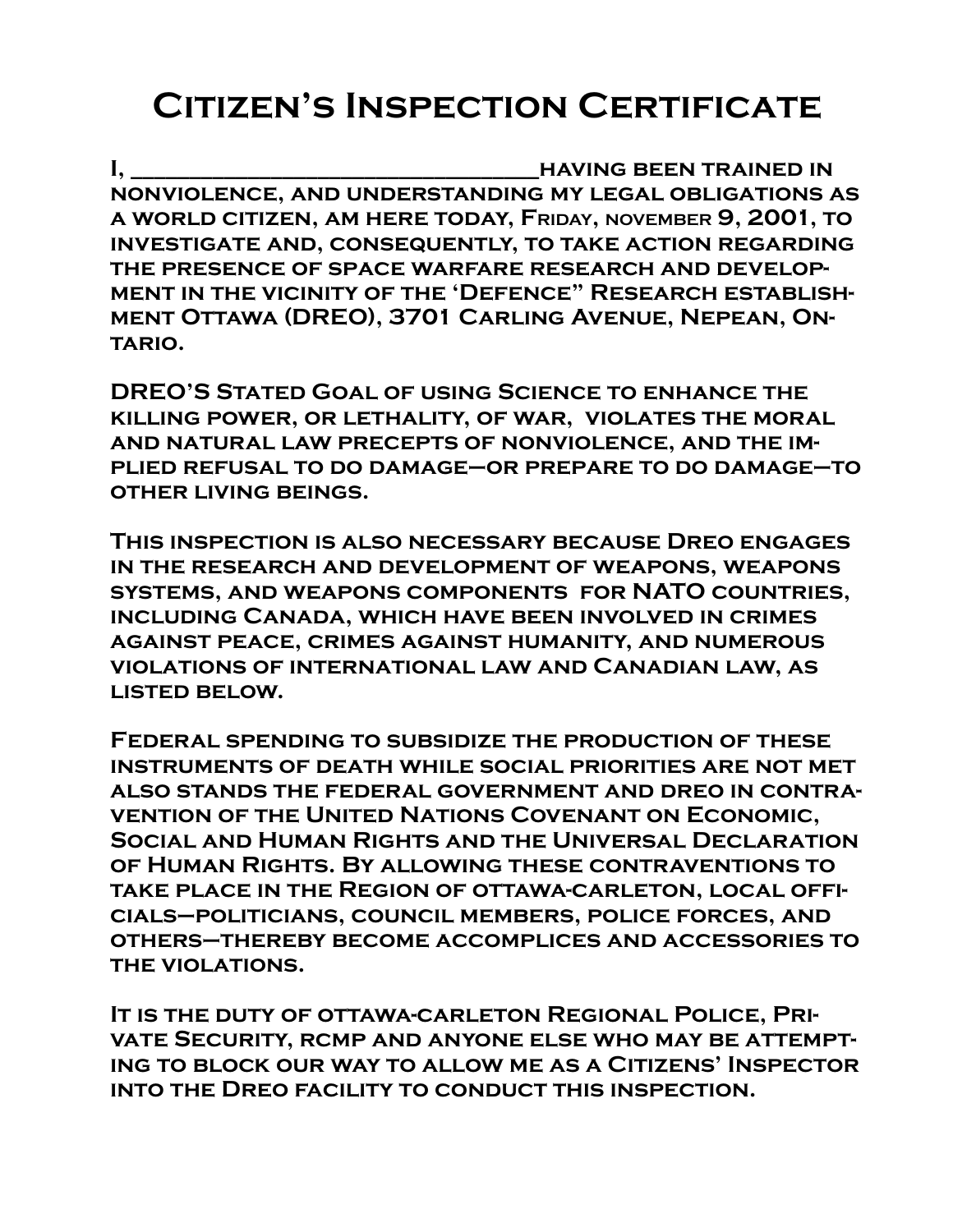# **ADDITIONAL PROVI-SIONS AND SPECIFIC AREAS TO CHECK FOR VIOLATION BY WEAP-ONS RESEARCH AND DE-VELOPMENT AT "DE-FENCE" RESEARCH ES-TABLISHMENT OTTAWA**

#### *Preamble*

In Canada, upwards of 250,000 people are homeless. Over 5 million individuals are at risk because they survive in poverty and are normally no more than one paycheque away from the street. Three million Canadians are forced to use food banks and soup kitchens annually; there are not enough spaces in women's shelters for women escaping male violence; hospital beds are closing across the country; there are not enough daycare spaces for children; our collective health is endangered by lax governmental standards on environmental safety.

The provision of hundreds of millions in federal tax dollars–and DREO's unquestioning acceptance of these monies to research and develop weapons, weapons systems, and weapons components which serve no positive social purpose–contributes to Canada's inability to fulfill its obligations under the following international agreements and principles:

# **I. INTERNATIONAL COVENANT ON ECO-NOMIC, SOCIAL AND CULTURAL RIGHTS**

**(GUARANTEEI**ng everyone's right to "an adequate standard of living...including adequate food, clothing and housing." These rights are not applied to Canada's 200,000 homeless and over 5 million residents forced to survive in poverty, with over 3 million Canadians forced to rely on food banks. As the UN Committee concluded, there is "grave concern" that "such a wealthy country as Canada has allowed the problem of homelessness and inadequate housing to grow to such proportions that the mayor's of Canada;s ten largest cities have now declared homelessness a national disaster...The Committee recommends that the federal, provincial and territorial governments address homelessness and inadequate housing as a national emergency by reinstating or increasing, as the case may be, social housing programmes for those in need...[and] to implement a national strategy for the reduction of homelessness and poverty." [1998, UN Committee]

By choosing to pursue contracts which drain the public purse of monies needed to address the abovementioned social crisis, and by choosing to research and develop weapons, weapons systems, and weapons components when the more pressing needs of shelter, nutrition, and personal safety are not met for millions of Canadian residents, DREO stands in clear violation of International Covenant on Economic, Social and Cultural Rights.

**II. CONVENTION ON THE ELIMINATION OF ALL FORMS OF DISCRIMINATION AGAINST WOMEN,** which is "Concerned that in situations of poverty women have the least access to food, health, education, training and opportunities for employment and other needs," and which affirms "that the strengthening of international peace and security, relaxation of international tension, mutual co-operation among all States irrespective of their social and economic systems, general and complete disarmament, and in particular nuclear disarmament" are requirements for compliance under this covenant.

Every dollar spent at DREO for research and development of weapons, weapons systems, and weapons components is a dollar not spent on shelter space or transitional housing for women escaping male violence, and as the UN Committee on Social, Economic and Human Rights points out,. "the unavailability of affordable and appropriate housing and widespread discrimination with respect to women create obstacles to women escaping domestic violence."

### **III. CONVENTION ON THE RIGHTS OF THE CHILD** reaffirms

"that children's rights require special protection and call for continuous improvement of the situation of children all over the world, as well as for their development and education in conditions of peace and security," and notes that "States Parties shall undertake such measures to the maximum extent of their available resources and, where needed, within the framework of international cooperation." The Covenant also points out that "For the purpose of guaranteeing and promoting the rights set forth in the present Convention, States Parties shall render appropriate assistance to parents and legal guardians in the performance of their child-rearing responsibilities and shall ensure the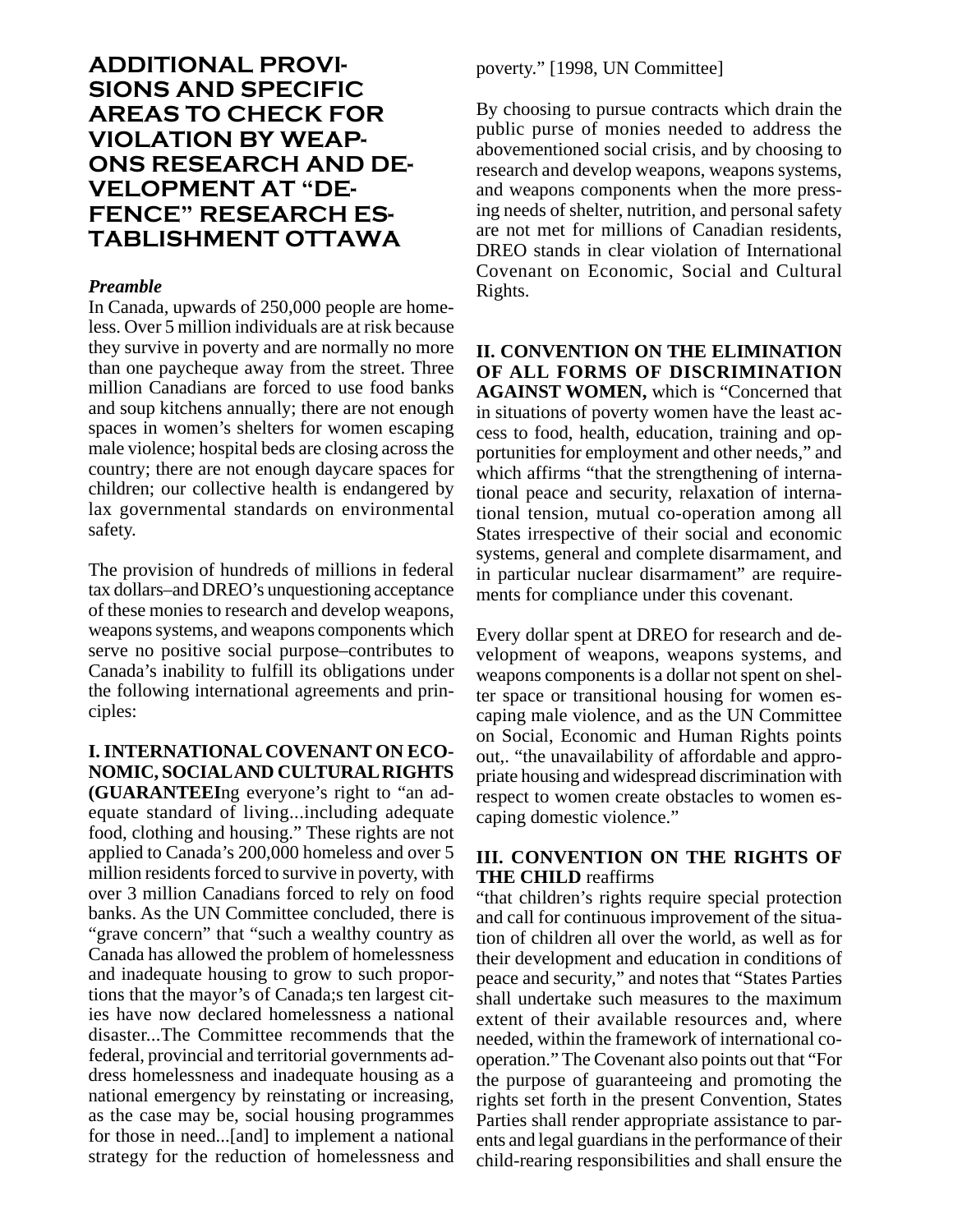development of institutions, facilities and services for the care of children....

3. States Parties shall take all appropriate measures to ensure that

children of working parents have the right to benefit from child-care

services and facilities for which they are eligible.

Article 3 of the Covenant points out "State Parties shall take in all fields, in particular in the political, social, economic and cultural fields, all appropriate measures, including legislation, to ensure the full development and advancement of women, for the purpose of guaranteeing them the exercise and enjoyment of human rights and fundamental freedoms on a basis of equality with men. Subsection C points out such freedoms are made possible through "the provision of the necessary supporting social services to enable parents to combine family obligations with work responsibilities and participation in public life, in particular through promoting the establishment and development of a network of child-care facilities."

By draining the public purse of monies needed to address the crisis of affordable childcare and by choosing to produce weapons, weapons systems, and weapons components which make the world a more, not less, dangerous place for children and their families, DREO stands in clear violation of the Covenant on the Rights of the Child.

**IV. DECLARATION RENOUNCING THE USE IN TIME OF WAR, OF EXPLOSIVE PROJECTILES UNDER 400 GRAMMES OF WEIGHT,** adopted by the International Military Commission, Dec. 11, 1868 (Declaration of St. Petersburg) declares itself against "arms which uselessly aggravate the sufferings of disabled men, or render their death inevitable."

DREO'S role in the development of space warfare technology inevitably produces the types of weapons which will cause untold suffering for millions across the planet who are targetted by these systems. In this section we fault DREO's role and parent company "Defence" Research and Development Canada in the development of the Star Wars "Exo-Atmosphere Kill Vehicle." Related technology being developed in Canada, including space-based radar and use of Canada's RADARSAT-2 satellite to produce "a ground moving target indication (GMTI) capability" will "provide an improved operational picture to the war fighter." The annual report of DRDC notes

without any sense of irony that "there is a high level of US interest in the Space-Based Radar GMTI Project," as the employment of such sensor technology is key to any space warfare capacity.

**V. TREATY PROVIDING FOR THE RENUN-CIATION OF WAR AS AN INSTRUMENT OF NATIONAL POLICY,** Done at Paris, August 27, 1928 (aka Kellogg-Briand Pact)

Article II: The High Contracting Parties agree that the settlement or solution of all disputes or conflicts of whatever nature or of whatever origin they may be, which may arise among them, shall never be sought except by pacific means. (approved by Canada 3/2/1929)

DREO's role in addressing the key question, "Will technology allow us to fit 70 tons of lethality and survivability into a 20 ton package?" does not allow any room for the peaceful resolution of conflicts.

DREO also carries out the federal government's Technology Investment Strategy 2000, declaring, "Space soon will be the fourth medium of warfare, it will not only bind all war fighting forces together but will also become strategically critical to the survival of warfighters...For future coalition warfare, space superiority will be fundamental."

**VI. CONVENTION ON THE PREVENTION AND PUNISHMENT OF THE CRIME OF GENOCIDE** Done at New York Dec. 9, 1948, Entered into force: Jan. 12, 1951 (ratified by Canada 9/3/52)

By refusing to keep its space research solely for civilian purposes, DREO products (such as its role in the development of RADARSAT) are being used to aid in the waging of genocidal wars in various parts of the globe, such as Colombia. The November 1, 2001 Canada News Wire reports, "The detailed countrywide Digital Elevation Model (DEM) [of Colombia] is derived from images acquired by Canada's RADARSAT-1 Earthobservation satellite. Terrain heights are accurate to within 30 metres. The Colombia DEM was initiated by the National Imagery and Mapping Agency (NIMA), an agency of the United States Department of Defense that procures commercially available data derived from satellites. NIMA's mission is to support America's national security objectives." In this instance, it is for the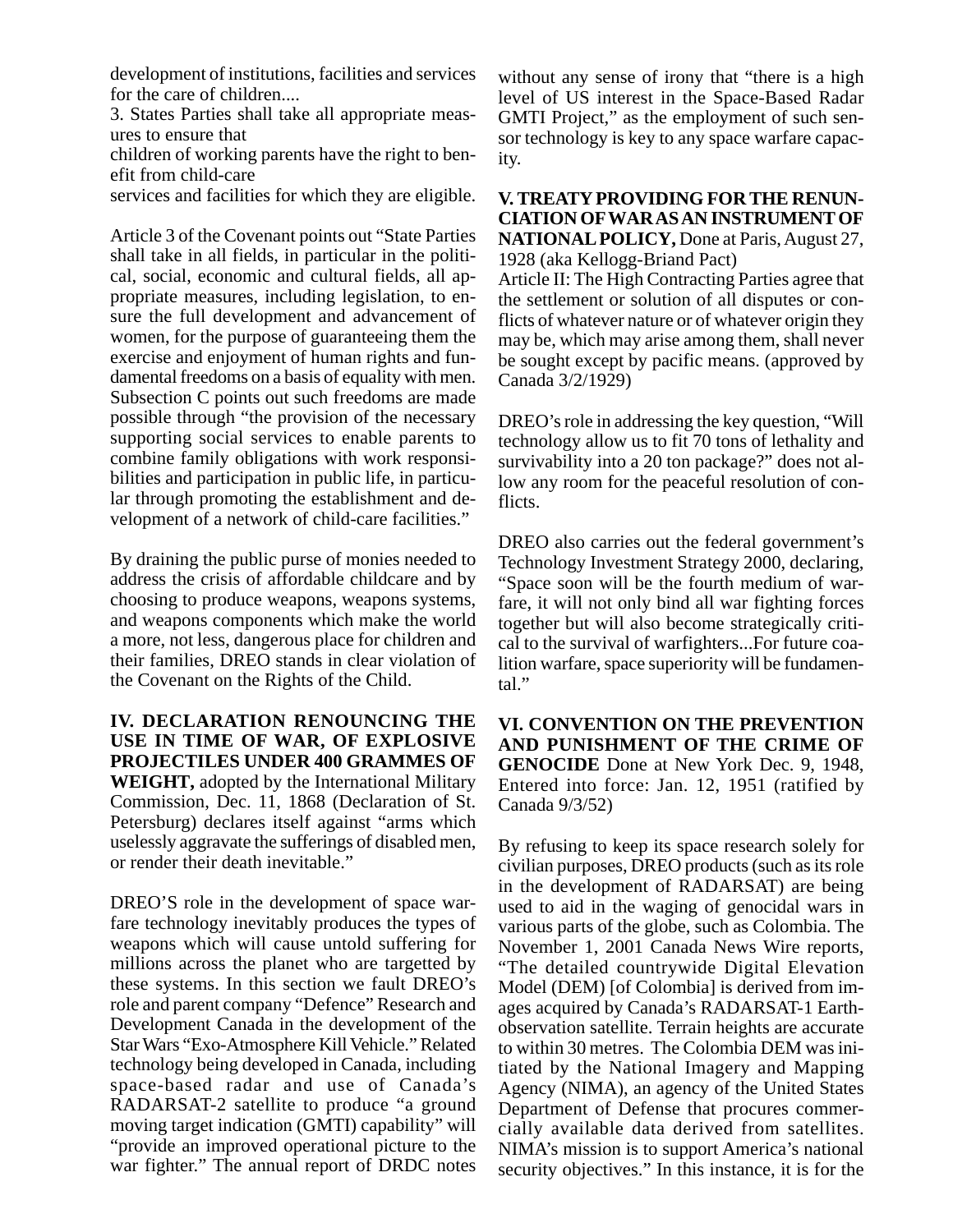U.S.-led Plan Colombia, an escalation of a brutal war which has claimed scores of thousands of lives.

Canada's DREO-supplied military participated in the bombing of Iraq and plays an active role in the military enforcement of genocidal sanctions against the Iraqi people. The DREO-supplied Canadian Forces took part in the bombing of the former Yugoslavia, creating massive civilian suffering.

DREO's mission statement is clear in this regard:

The Mission Statement of the Defence Research Establishment Ottawa

The Defence Research Establishment is the DRDC authority and centre of expertise for the exploitation of the electromagnetic spectrum to meet the future needs of the Canadian Forces, Department of National Defence and Canada.

### DREO's VISION

 To be the centre of expertise in exploiting the electromagnetic spectrum for defence purposes;

To enhance Canadian military strength and industrial preparedness;

To emphasize dual use technologies leading to civilian and military demands for our products and services.

By supplying armed forces which continues to take part in genocidal acts, DREO becomes an aider and abettor of those acts.

**VII. CONVENTION RELATIVE TO THE PROTECTION OF CIVILIAN PERSONS IN TIME OF WAR, DONE AT GENEVA**, Aug. 12, 1949 (accepted with qualification, 5/14/65— Canada) See above.

**VIII. RESOLUTION ON THE NON-USE OF FORCE IN INTERNATIONAL RELATIONS AND PERMANENT PROHIBITION OF THE USE OF NUCLEAR WEAPONS,** UN General Assembly Nov. 29. 1972

#### **IX. CONVENTION ON THE PROHIBITION OF MILITARY OR ANY OTHER HOSTILE USE OF ENVIRONMENTAL MODIFICA-TION TECHNIQUES,** done at New York, Dec. 10, 1976

The proper use of DREO products contributes to the use of weapons and war systems that not only

kills human beings but serve to degrade the environment in which the weapons are used.

**X. PROTOCOL ADDITIONAL TO THE GE-NEVA CONVENTIONS OF AUGUST 12, 1949, AND RELATING TO THE PROTECTION OF VICTIMS OF NON-INTERNATIONAL ARMED CONFLICTS**, Done at Geneva, June 8, 1977

#### **XI. NUREMBERG PRINCIPLES:** Principle I

Any person who commits an act which constitutes a crime under international law is responsible therefor and liable to punishment.

### Principle II

The fact that internal law does not impose a penalty for an act which constitutes a crime under international law does not relieve the person who committed the act from responsibility under international law.

## Principle III

The fact that a person who committed an act which constitutes a crime under international law acted as Head of State or responsible Government official does not relieve him from responsibility under international law.

### Principle IV

The fact that a person acted pursuant to order of his Government or of a superior does not relieve him from responsibility under international law, provided a moral choice was in fact possible to him.

### Principle V

Any person charged with a crime under international law has the right to a fair trial on the facts and law.

### Crimes against peace:

i. Planning, preparation, initiation or waging of a war of aggression or a war in violation of international treaties, agreements or assurances;

ii. Participation in a common plan or conspiracy for the accomplishment of any of the acts mentioned under (i).

In this instance, DREO, especially through its support work for space warfare, is engaged in the planning and preparation for a war of aggression which violates treaties as shown above. In helping the U.S. Space Command fulfill the mandate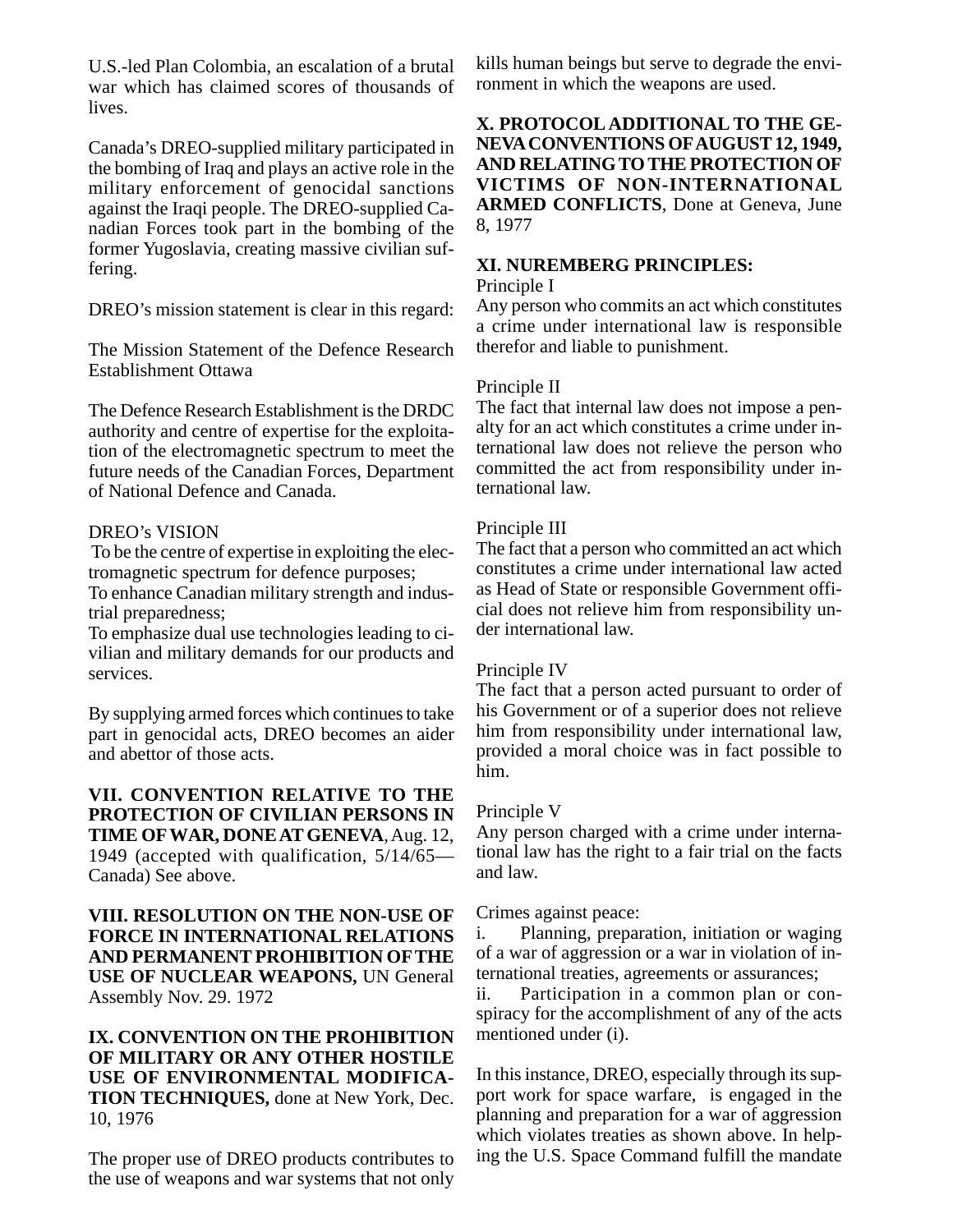of the Vision 2020 document which details offensive military operations conducted from space, DREO is implicated in violation of the above Principles. The fact that there is not technically a law in Canada which makes this research and development of such weapons, weapons systems, and weapons components illegal does not absolve the employees of DREO of responsibility. Indeed, a moral choice is available to DREO.

#### **XII. AID AND ABET UNDER THE WAR CRIMES SECTION OF THE CANADIAN CRIMINAL CODE**

1. (1) Section 6 of the Criminal Code is amended by adding thereto, immediately after subsection (1.9) thereof, the following subsections:

"(1.91) Notwithstanding anything in this Act or any other Act, every person who, either before or after coming into force of this subsection, commits an act or omission outside Canada that constitutes a war crime or a crime against humanity and that, if committed in Canada, would constitute an offence against the laws of Canada in force at the time of the act or omission shall be deemed to commit that act or omission in Canada at that time if,

(a) at the time of the act or omission,

(i) that person is a Canadian citizen or is employed by Canada in a civilian or military capacity

(ii) that person is a citizen of, or is employed, in a civilian or military capacity by, a state that is engaged in an armed conflict against Canada, or

(iii) the victim is a Canadian citizen or a citizen of a state that is allied with Canada in an armed conflict; or

(b) at the time of the act or omission, Canada could, in conformity with international law, exercise jurisdiction over the person with respect to that act or omission on the basis of the person's presence in Canada, and subsequent to the time of the act or omission the person is present in Canada.

(1.92) Any proceedings with respect to an act or omission referred to in subsection (1.91) shall be conducted in accordance with the laws of evidence and procedure in force at the time of the proceedings.

(1.93) In any proceedings under this Act with respect to an act or omission referred to in subsection (1.91), notwithstanding that the act or omission is an offence under the laws of Canada in force at the time of the act or omission, the accused may,

subject to subsection 535(6), rely on any justification, excuse or defence available under the laws of Canada or under international law at that time or at the time of the proceedings.

(1.94) Notwithstanding subsection (1.93) and section 15, a person may be convicted of an offence in

respect of an act or omission referred to in subsection (1.91) even if the act or omission is committed in obedience to or in conformity with the law in force at the time and in the place of its commission.

(1.96) For the purposes of this section, "conventional international law" means

(a) any convention, treaty or other international agreement that is in force and to which Canada is a party or

(b) any convention, treaty or international agreement that is in force and the provisions of which Canada has agreed to accept and apply in armed conflict in which it is involved;

"crimes against humanity" means murder, extermination, enslavement, deportation, persecution or any other inhumane act or omission that is committed against any civilian population or any identifiable group of persons, whether or not it constitutes a contravention of the law in force at the time and in the place of its commission, and that, at that time and in that place, constitutes a contravention of customary international law or is criminal according to the general principles of law recognized by the community of nations.

"War crime" means an act or omission that is committed during an international armed conflict, whether or not it constitutes a contravention of the law in force at the time and in the place of its commission, and that, at that time and in that place, constitutes a contravention of the customary international law or conventional international law applicable in international armed conflicts.

(1.97) In the definitions "crime against humanity" and "war crime" in subsection (1.96), "act or omission" includes, for greater certainty, attempting or conspiring to commit, counselling any person to commit, aiding or abetting any person in the commission of, or being an accessory after the fact in relation to, an act or omission.

#### **NOTE RE: APPLICATION OF INTERNA-TIONAL LAW IN DOMESTIC CONTEXT**